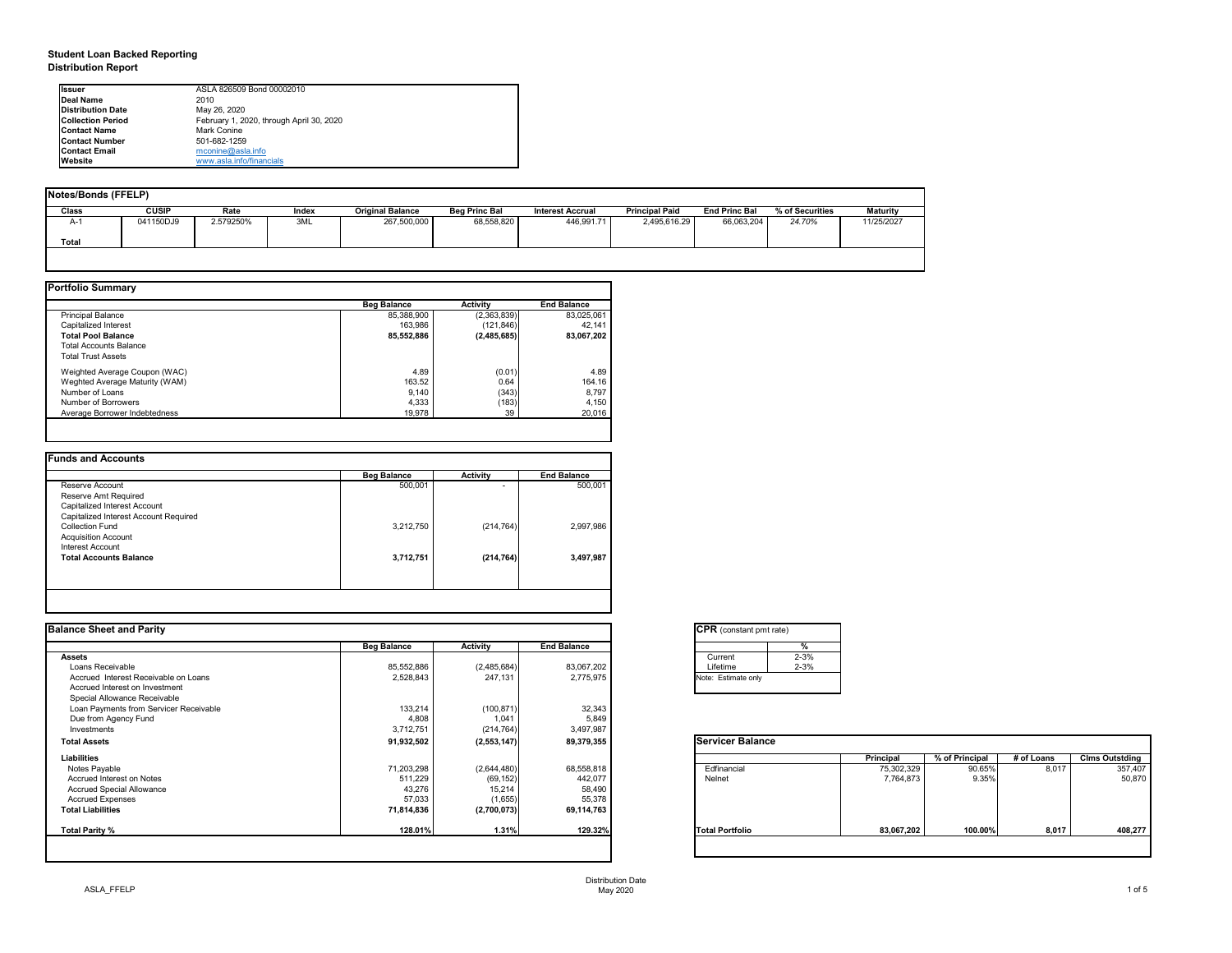# **Student Loan Backed Reporting Distribution Report**

|                         | # of Loans       |               | <b>Principal</b> |               | % of Principal   |               | <b>WAC</b>       |               | <b>WARM</b>      |               |
|-------------------------|------------------|---------------|------------------|---------------|------------------|---------------|------------------|---------------|------------------|---------------|
|                         | <b>Beginning</b> | <b>Ending</b> | <b>Beginning</b> | <b>Ending</b> | <b>Beginning</b> | <b>Ending</b> | <b>Beginning</b> | <b>Ending</b> | <b>Beginning</b> | <b>Ending</b> |
| In School               |                  |               | 4,434            | 4,434         | 0.01%            | 0.01%         | 4.66             | 4.66          | 120.00           | 120.00        |
| Grace                   |                  |               |                  |               |                  |               |                  |               |                  |               |
| Repayment               |                  |               |                  |               |                  |               |                  |               |                  |               |
| Current                 | 7,181            | 6,311         | 69,592,986       | 61,607,000    | 81.34%           | 74.17%        | 4.80             | 4.79          | 165.32           | 166.10        |
| 31-60 Days Delinquent   | 272              | 133           | 2,300,023        | 1,014,666     | 2.69%            | 1.22%         | 5.19             | 4.32          | 157.60           | 158.54        |
| 61-90 Days Delinquent   | 127              | 86            | 924,692          | 604,805       | 1.08%            | 0.73%         | 5.26             | 4.78          | 140.45           | 153.83        |
| 91-120 Days Delingent   | 139              | 73            | 1,299,886        | 642,890       | 1.52%            | 0.77%         | 5.67             | 6.37          | 158.64           | 138.05        |
| 121-180 Days Delinquent | 254              | 93            | 1,993,291        | 611,644       | 2.33%            | 0.74%         | 4.87             | 5.42          | 130.09           | 156.19        |
| 181-270 Days Delinquent | 77               | 156           | 907,438          | ,160,369      | 1.06%            | 1.40%         | 5.34             | 5.47          | 205.62           | 135.44        |
| 271+ Days Delinquent    | 51               | 17            | 255,103          | 70,692        | 0.30%            | 0.09%         | 6.10             | 5.52          | 109.82           | 102.61        |
| <b>Total Repayment</b>  | 8,101            | 6,869         | 77, 273, 418     | 65,712,065    | 90.32%           | 79.11%        | 4.85             | 4.82          | 164.00           | 164.81        |
| Forbearance             | 441              | 1,273         | 3,885,322        | 12,927,252    | 4.54%            | 15.56%        | 5.51             | 5.20          | 159.65           | 163.61        |
| Deferment               | 576              | 620           | 4,137,968        | 4,006,230     | 4.84%            | 4.82%         | 5.18             | 5.04          | 158.41           | 158.07        |
| Claims in Progress      | 21               | 31            | 251,744          | 408,277       | 0.29%            | 0.49%         | 4.58             | 4.58          | 166.58           | 137.35        |
| <b>Claims Denied</b>    |                  |               |                  | 8,945         |                  | 0.01%         |                  | 5.52          |                  | 1.00          |
| <b>Total Portfolio</b>  | 9,140            | 8,797         | 85,552,886       | 83,067,202    | 100.00%          | 100.00%       | 4.89             | 4.89          | 163.52           | 164.16        |

| # of Loans<br><b>Beginning</b><br>7,181 | <b>Ending</b><br>5,836   | <b>Principal</b><br><b>Beginning</b> | <b>Ending</b> | % of Principal<br><b>Beginning</b> |               | <b>WAC</b>       |               |                  |               |
|-----------------------------------------|--------------------------|--------------------------------------|---------------|------------------------------------|---------------|------------------|---------------|------------------|---------------|
|                                         |                          |                                      |               |                                    |               |                  |               | <b>WARM</b>      |               |
|                                         |                          |                                      |               |                                    | <b>Ending</b> | <b>Beginning</b> | <b>Ending</b> | <b>Beginning</b> | <b>Ending</b> |
|                                         |                          | 69,592,986                           | 61,607,000    | 90.35%                             | 93.75%        | 4.80             | 4.79          | 165.32           | 166.10        |
| 272                                     | 117                      | 2,300,023                            | 1,014,666     | 2.50%                              | 1.54%         | 5.19             | 4.32          | 157.60           | 158.54        |
| 127                                     | 86                       | 924,692                              | 604,805       | 1.83%                              | 0.92%         | 5.26             | 4.78          | 140.45           | 153.83        |
| 139                                     | $\overline{\phantom{a}}$ | ,299,886                             | 642,890       | 1.58%                              | 0.98%         | 5.67             | 6.37          | 158.64           | 138.05        |
| 254                                     | 93                       | 1,993,291                            | 611,644       | 1.40%                              | 0.93%         | 4.87             | 5.42          | 130.09           | 156.19        |
|                                         | 156                      | 907,438                              | 1,160,369     | 1.89%                              | 1.77%         | 5.34             | 5.47          | 205.62           | 135.44        |
|                                         | 15                       | 255,103                              | 70,692        | 0.45%                              | 0.11%         | 6.10             | 5.52          | 109.82           | 102.61        |
| 8,101                                   | 6,376                    | 77,273,418                           | 65,712,065    | 100.00%                            | 100.00%       | 4.85             | 4.82          | 164.00           | 164.81        |
|                                         |                          |                                      |               |                                    |               |                  |               |                  |               |

| Portfolio by Loan Type                |                  |        |                  |                  |                  |                |                  |               |                  |               |
|---------------------------------------|------------------|--------|------------------|------------------|------------------|----------------|------------------|---------------|------------------|---------------|
|                                       | # of Loans       |        |                  | <b>Principal</b> |                  | % of Principal |                  | <b>WAC</b>    |                  | WARM          |
|                                       | <b>Beginning</b> | Ending | <b>Beginning</b> | <b>Ending</b>    | <b>Beginning</b> | <b>Ending</b>  | <b>Beginning</b> | <b>Ending</b> | <b>Beginning</b> | <b>Ending</b> |
| <b>Subsidized Consolidation Loans</b> | 2,809            | 2,400  | 33,755,241       | 32,091,643       | 39.46%           | 38.63%         | 4.92             | 4.92          | 156.7'           | 156.96        |
| Unsubsidized Consolidation Loans      | 2,704            | 2,347  | 41,245,600       | 40,277,829       | 48.21%           | 48.49%         | 4.78             | 4.78          | 178.08           | 178.37        |
| <b>Subsidized Stafford Loans</b>      | 2,285            | 2,082  | 5,508,297        | 5,656,686        | 6.44%            | 6.81%          | 5.13             | 5.11          | 124.46           | 126.23        |
| Unsubsidized Stafford Loans           | $^{\circ},305$   | 158    | 4,800,377        | 4,826,864        | 5.61%            | 5.81%          | 5.23             | 5.20          | 138.56           | 141.48        |
| PLUS/GradPLUS Loans                   |                  | 00     | 228,163          | 197,031          | 0.27%            | 0.24%          | 7.40             | 7.41          | 75.30            | 76.35         |
| SLS Loans                             |                  |        | 15,209           | 17,149           | 0.02%            | 0.02%          | 5.08             | 5.08          | 149.29           | 161.94        |
| <b>Total Portfolio</b>                | 9,140            | 8,017  | 85,552,886       | 83,067,202       | 100.00%          | 100.00%        | 4.89             | 4.89          | 163.52           | 164.16        |

| Portfolio by Program Type                  |                  |               |                  |                  |                  |                |                  |               |                  |               |  |
|--------------------------------------------|------------------|---------------|------------------|------------------|------------------|----------------|------------------|---------------|------------------|---------------|--|
|                                            |                  | # of Loans    |                  | <b>Principal</b> |                  | % of Principal |                  | <b>WAC</b>    |                  | WARM          |  |
|                                            | <b>Beginning</b> | <b>Ending</b> | <b>Beginning</b> | <b>Ending</b>    | <b>Beginning</b> | <b>Ending</b>  | <b>Beginning</b> | <b>Ending</b> | <b>Beginning</b> | <b>Ending</b> |  |
| Graduate / 4-Year Loans                    | 8,054            | 7,051         | 79,307,046       | 76,746,258       | 92.70%           | 92.39%         | 4.84             | 4.83          | 164.77           | 165.16        |  |
| 2-Year Loans                               | 928              | 826           | 4,786,605        | 4,835,172        | 5.59%            | 5.82%          | 5.73             | 5.72          | 144.82           | 145.94        |  |
| Proprietary / Technical / Vocational Loans | 133              | 115           | 713,855          | 667,116          | 0.83%            | 0.80%          | 5.62             | 5.59          | 167.68           | 167.74        |  |
| Unknown (Consolidation) Loans              | 25               | 25            | 745,379          | 818,657          | 0.87%            | 0.99%          | 4.74             | 4.74          | 152.06           | 175.19        |  |
| Other Loans                                |                  |               |                  |                  |                  |                |                  |               |                  |               |  |
| <b>Total Portfolio</b>                     | 9,140            | 8,017         | 85,552,886       | 83,067,202       | 100.00%          | 100.00%        | 4.89             | 4.89          | 163.52           | 164.16        |  |
|                                            |                  |               |                  |                  |                  |                |                  |               |                  |               |  |

|                        | # of Loans       |               | <b>Principal</b> |               | % of Principal   |               |
|------------------------|------------------|---------------|------------------|---------------|------------------|---------------|
|                        | <b>Beginning</b> | <b>Ending</b> | <b>Beginning</b> | <b>Ending</b> | <b>Beginning</b> | <b>Ending</b> |
| <b>Fixed Loans</b>     | 5,987            | 5,283         | 77,018,188       | 74,653,343    | 90.02%           | 89.87%        |
| Variable Loans         | 3,153            | 2,734         | 8,534,698        | 8,413,858     | 9.98%            | 10.13%        |
| T-Bill Loans           | 3,149            | 2,731         | 8,515,984        | 8,392,229     | 9.95%            | 10.10%        |
| <b>CMT Loans</b>       |                  |               | 18,713           | 19,301        | 0.02%            | 0.02%         |
| <b>Total Portfolio</b> | 9,140            | 8,017         | 85,552,886       | 83,067,201    | 100.00%          | 100.00%       |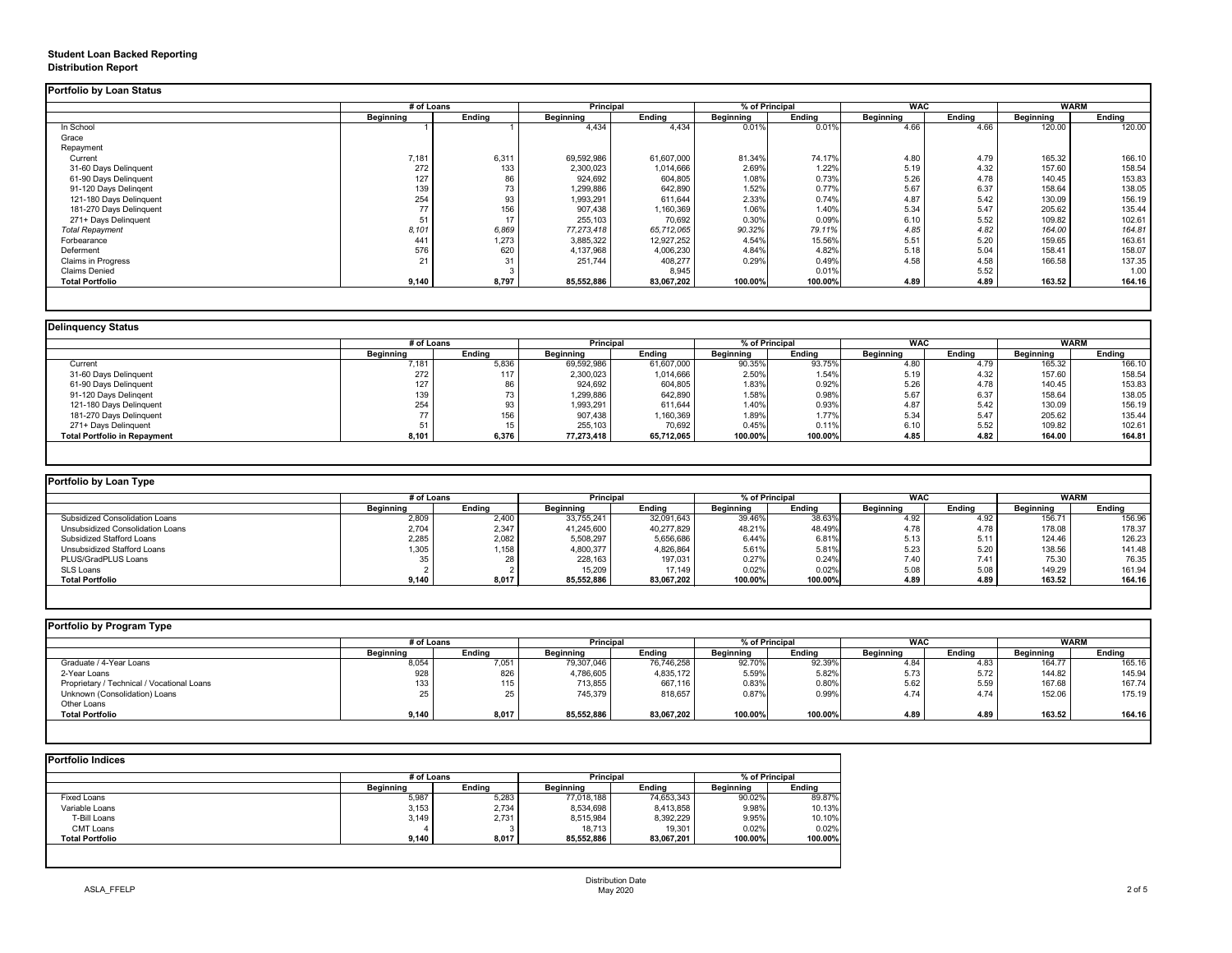**Distribution Date** May 26, 2020<br>**Collection Period** February 1, 2020, through *F* February 1, 2020, through April 30, 2020

## **Collection Activity**

| <b>Collection Account</b>                                                                    | as of 4/30/2020 |
|----------------------------------------------------------------------------------------------|-----------------|
| Beginning Balance - February 1, 2020                                                         | 3,212,750       |
| <b>Collection Amount Received</b>                                                            | 3,314,776       |
| <b>Recoveries</b>                                                                            |                 |
| Reserve Account                                                                              |                 |
| <b>Excess of Required Reserve Account</b>                                                    |                 |
| Interest on Investment Earnings                                                              | 9,535           |
| Capitalized Interest Account (after a stepdown or release date)                              |                 |
| <b>Acquisition Account</b>                                                                   |                 |
| <b>Payments from Guarantor</b>                                                               |                 |
| Special Allowance payments to Department of Education                                        |                 |
| <b>Consolidate Rebate Fees</b>                                                               | (206, 484)      |
| <b>Transfer Capitalized Interest Fund</b>                                                    |                 |
| Principal payments, interest payments, administration fees, servicing fees, and trustee fees | (3,332,593)     |
| Transfer to Department Rebate Fund                                                           |                 |
| Other Amounts Received in Collection                                                         |                 |
| <b>Total Available Funds</b>                                                                 | 2,997,986       |
|                                                                                              |                 |

| <b>Fees Due for Current Period</b> | as of 4/30/2020 |
|------------------------------------|-----------------|
| <b>Indenture Trustee Fees</b>      |                 |
| <b>Servicing Fees</b>              | 48,456          |
| <b>Administration Fees</b>         | 6,922           |
| Late Fees                          |                 |
| Other Fees                         |                 |
| <b>Total Fees</b>                  | 55,378          |
|                                    |                 |
|                                    |                 |

| Cumulative Default Rate                                           | as of 4/30/2020 |
|-------------------------------------------------------------------|-----------------|
| <b>Current Period's Defaults</b>                                  | 378,097.23      |
| <b>Cumulative Defaults</b>                                        | 58,838,155.04   |
| Loans for which claims have been filed as of applicable month end | 1,740,328.71    |
| <b>Cumulative Default Rate</b>                                    | 23.90%          |
| Cumulative Recoveries (including reimbursements and collections)  |                 |
| <b>Payments from Guarantor</b>                                    | 58,146,860.55   |
| <b>Borrower Recoveries</b>                                        | n/a             |
| <b>Recovery Rate</b>                                              | 98.83%          |
| Cumulative Net Loss                                               | 691,294.49      |
| ICumulative Net Loss                                              | 0.28%           |
|                                                                   |                 |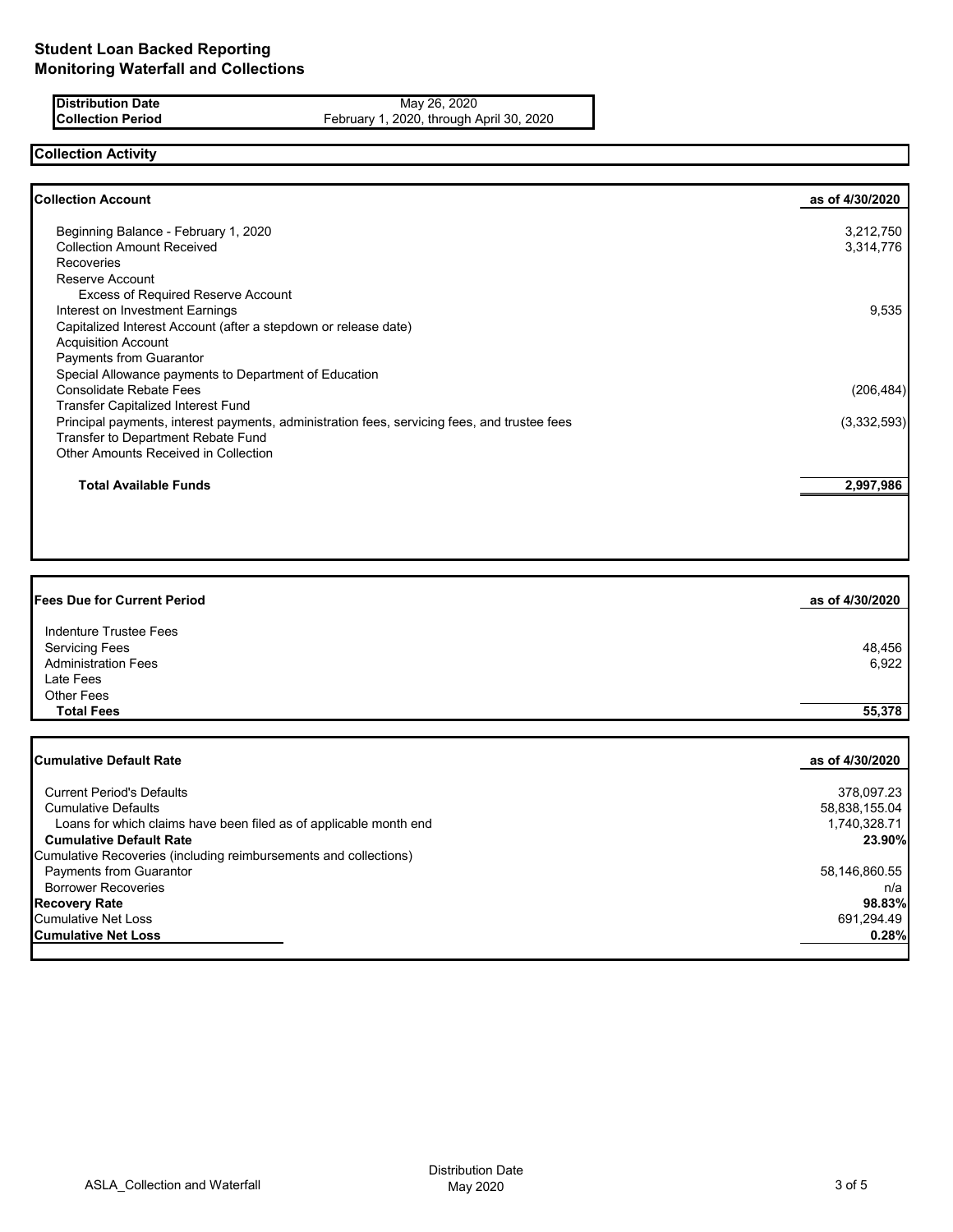## **Waterfall Activity**

| <b>Waterfall for Distribution</b>                                                         | <b>Amount Due</b> | <b>Amount Remaining</b> |
|-------------------------------------------------------------------------------------------|-------------------|-------------------------|
| <b>Total Available Funds</b>                                                              |                   | 2,997,986               |
| First: Payment required under any Joint Sharing Agreement                                 |                   |                         |
| <b>Second: Trustee Fees</b>                                                               |                   |                         |
| <b>Third: Servicing Fees and Backup Servicing Fees</b>                                    | 48,456            | 2,949,530               |
| <b>Fourth: Administration Fees</b>                                                        | 6,922             | 2,942,608               |
| <b>Fifth: Noteholder Interest</b>                                                         | 446,992           | 2,495,616               |
| Sixth: Reinstate the balance of the Reserve Fund up to the Specified Reserve Fund Balance |                   |                         |
| Seventh: Noteholder Principal, until paid in full                                         | 2,495,616         | (0)                     |
|                                                                                           |                   |                         |

| <b>Principal and Interest Distributions</b>    | <b>Class A-1</b> |
|------------------------------------------------|------------------|
|                                                |                  |
| Quarterly Interest Due                         | 446,991.71       |
| <b>Quarterly Interest Paid</b>                 | 446,991.71       |
| Interest Shortfall                             |                  |
| Interest Carryover Due                         |                  |
| Interest Carryover Paid                        |                  |
| Interest Carryover                             |                  |
| <b>Quarterly Principal Distribution Amount</b> | 2,495,616.29     |
| <b>Quarterly Principal Paid</b>                | 2,495,616.29     |
| Shortfall                                      | $\Omega$         |
| <b>Total Distribution Amount</b>               | 2,942,608.00     |
|                                                |                  |